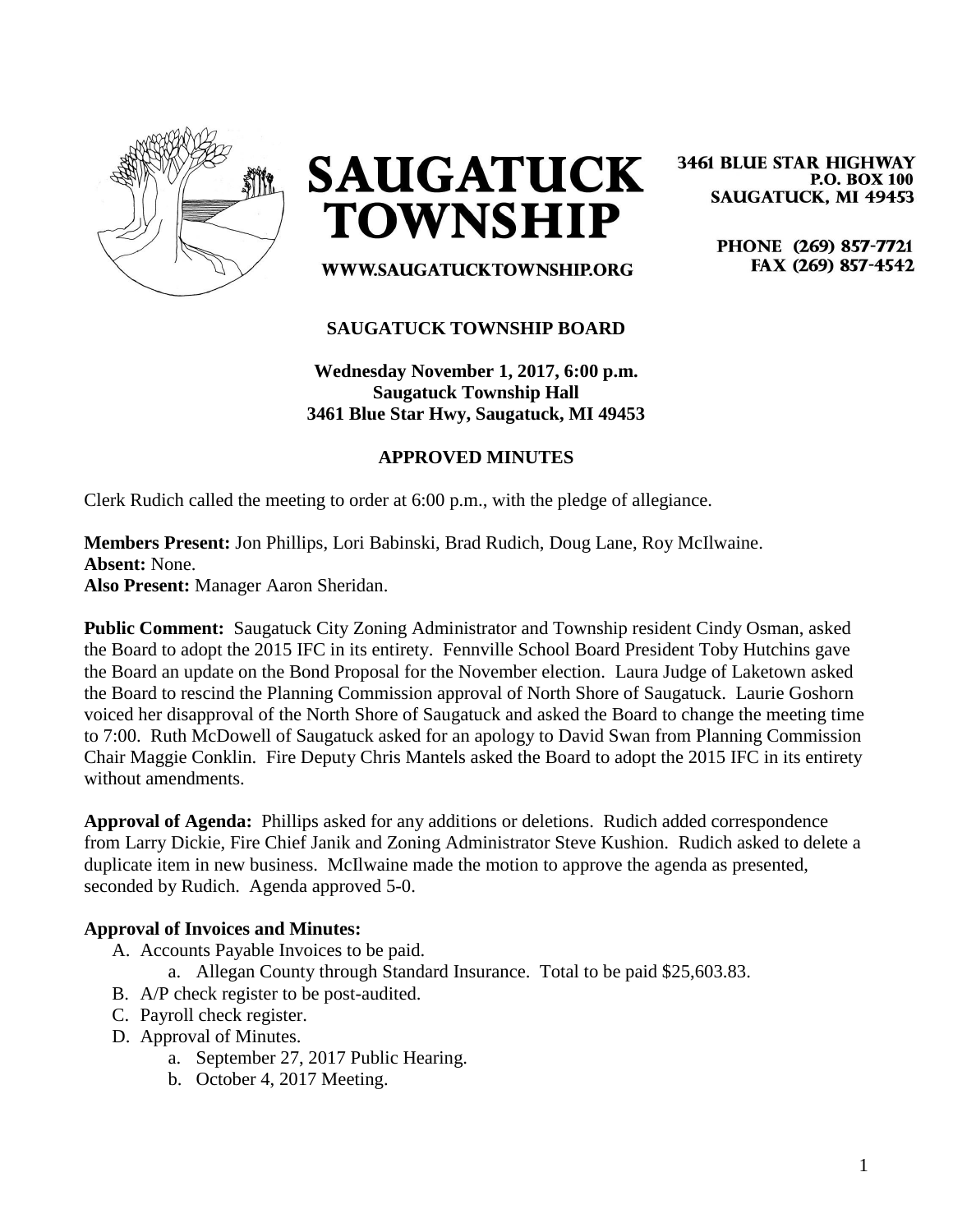Phillips asked about GMS invoices. McIlwaine asked about legal bills for tax appeals. Phillips asked about roadside mowing. Rudich moved to approve the invoices for payment, Phillips supported. Motion passes 5-0. Phillips asked about minutes concerning wording of support, McIlwaine asked to change name in the minutes to Phillips. McIlwaine made the motion minutes as amended, Phillips supported. Motion passes 5-0.

# **Correspondence:**

- A. Larry Dickie asked to change meeting times to 7:00.
- B. Fire Chief Janik responded to the Township answers to his original IFC concerns.
- C. ZA Kushion asked the Board to make the IFC amendments as presented.

## **Unfinished Business:**

A. IFC 2015 Adoption. Phillips stated that he was not changing his mind. McIlwaine stated the changes proposed have been debated with the Fire Department for 10 months. Rudich handed out a list of Allegan County Townships which had not adopted the IFC. Rudich suggested not adopting the IFC. McIlwaine discussed stop work orders. McIlwaine made the motion to adopt the Ordinance to amend sections 16-26 and 16-27 of the Township of Saugatuck code to update the Township fire code to the 2015 edition of the international fire code. Support by Rudich. Roll call vote: Babinski, yes; McIlwaine, yes; Phillips, no; Lane, yes; Rudich, yes. Motion passes 4-1.

# **New Business:**

- A. State Police Rental Agreement. Sheridan explained that the State Police services are in exchange for rent. McIlwaine made the motion to approve the State Police rental agreement, Phillips seconded. Motion passes 5-0.
- B. Comcast Franchise Agreement. Phillips made the motion to Renew the Michigan Uniform video Service Local Franchise Agreement, McIlwaine supported. Roll call vote; all vote yes. Motion passes 5-0.
- C. Announce Board Positions for Appointment. Rudich stated that a Parks Commission and Zoning Board of Appeals member were up for appointment. Discussion on appointing John Tuckerman from ZBA alternate to full ZBA member. Phillips made the motion to appoint Tuckerman, pending his approval, Babinski supported. Motion passes 5-0. Notice will be placed in the paper.
- D. Future Meeting Time. Discussion about meeting time. McIlwaine supported a 7:00 meeting. Babinski preferred 6. McIlwaine made the motion to change the meeting to 7:00 starting in January, for one year. Lane supported. Roll call vote; McIlwaine, yes; Lane, yes; Phillips, no; Rudich, no; Babinski, no. Motion fails 2-3.

## **Committee Reports:**

- A. Planning Commission. Rudich stated the Planning Commission gave final approval for the North Shore of Saugatuck, approved an high speed internet tower, and held a public hearing for a proposed sand mine on Old Allegan Road, which was tabled pending hydrology studies. Rudich resigned from the commission. Board agreed to add an item after board reports to discuss replacement to the Planning Commission. McIlwaine asked for Maggie Conklin to apologize and clarify her "property rights" comment.
- B. Road Commission. Sheridan stated that the Township was still waiting for work to be done on a culvert on 126th.